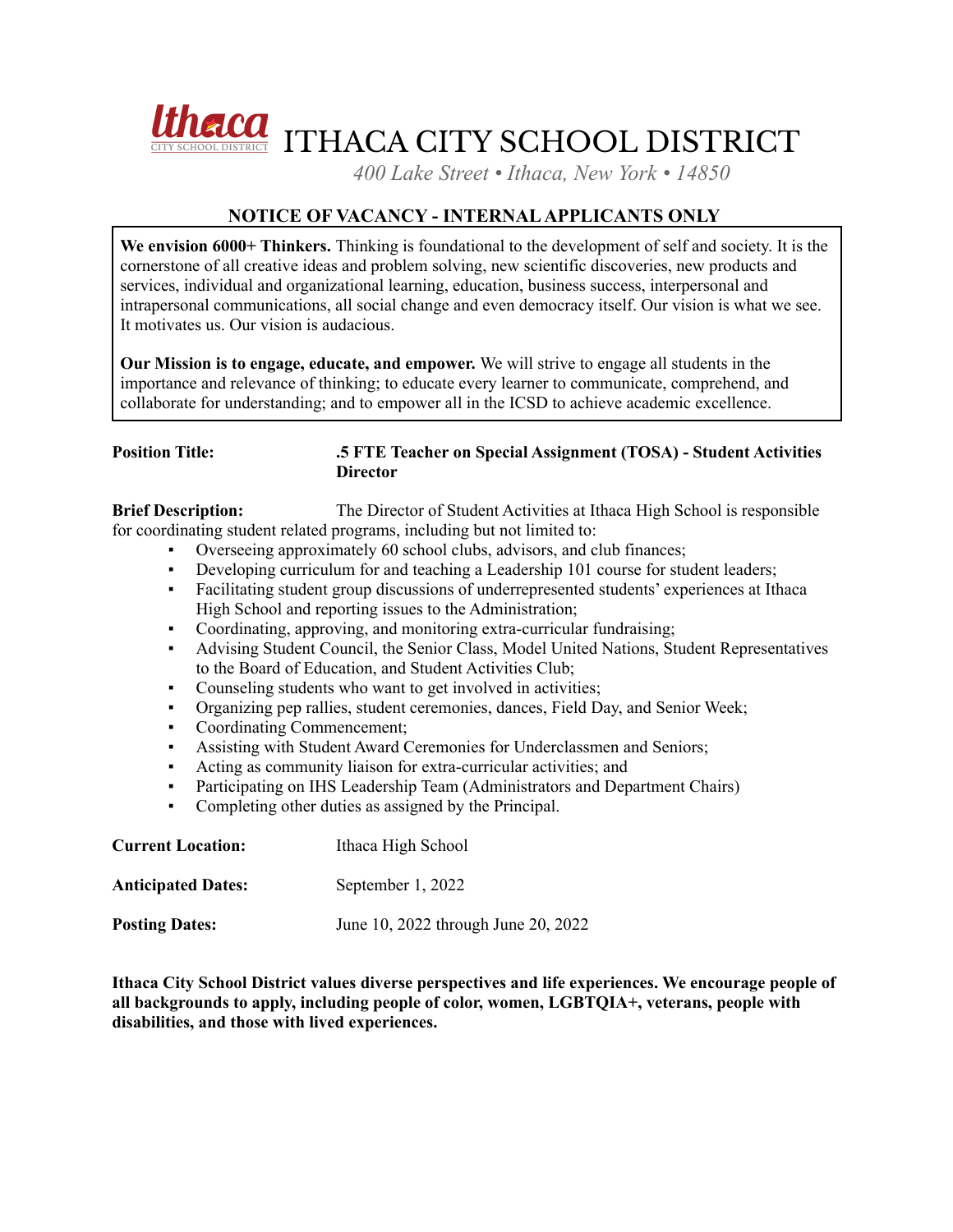### **MANDATORY Writing Sample Writing Sample required for application to be complete Please upload in writing sample or with cover letter**

- 1. ICSD has a diverse student population representing a variety of races, gender identities, learning needs, social economic status, sexual orientations, languages, national origins, etc. Describe your teaching strategies and/or experiences for effectively educating students from diverse backgrounds. Please give specific examples of how you respond effectively to students who have a variety of identities, and/or respond effectively to students who are different from your own identity. How do you ensure success for every student?
- 2. Tell us about any personal and professional experiences you have had that would help you help us to fulfill our district equity goals.
- 3. The Ithaca City School District is a 1:1 district in grades 3-12. Please provide examples of how you have used or your vision for using digital technology in instruction. Also, please provide evidence of how you stay current with students' digital world.

## **Required Qualifications:**

- The Ithaca City School District is committed to eliminating race, class and disability as predictors of academic performance, co-curricular participation and discipline. Qualified candidates will demonstrate a basic awareness of these commitments and a strong willingness to support these efforts.
- Possession of (or proof of eligibility for) New York State teacher certification, and possession of New York State certification as a School District Administrator, School District Leader, School Administrator/Supervisor, or School Building Leader are required.
- Internal applicants only.

### **Desired Characteristics:**

- An educational leader whose competency, energy, and commitment will help ensure students thrive; and
- Proven ability to interact effectively with students and their families who represent cultures that are diverse in terms of race, class, ethnicity, sexual orientation, and other characteristics in order to build an effective and collaborative school community; and

**Salary Range:** As per current ITA contract (10 month full time base).

**Internal applicants send a letter of interest to:** Office of Human Resources

Ithaca City School District 400 Lake Street Ithaca, NY 14850 or email: mark.vrede@icsd.k12.ny.us